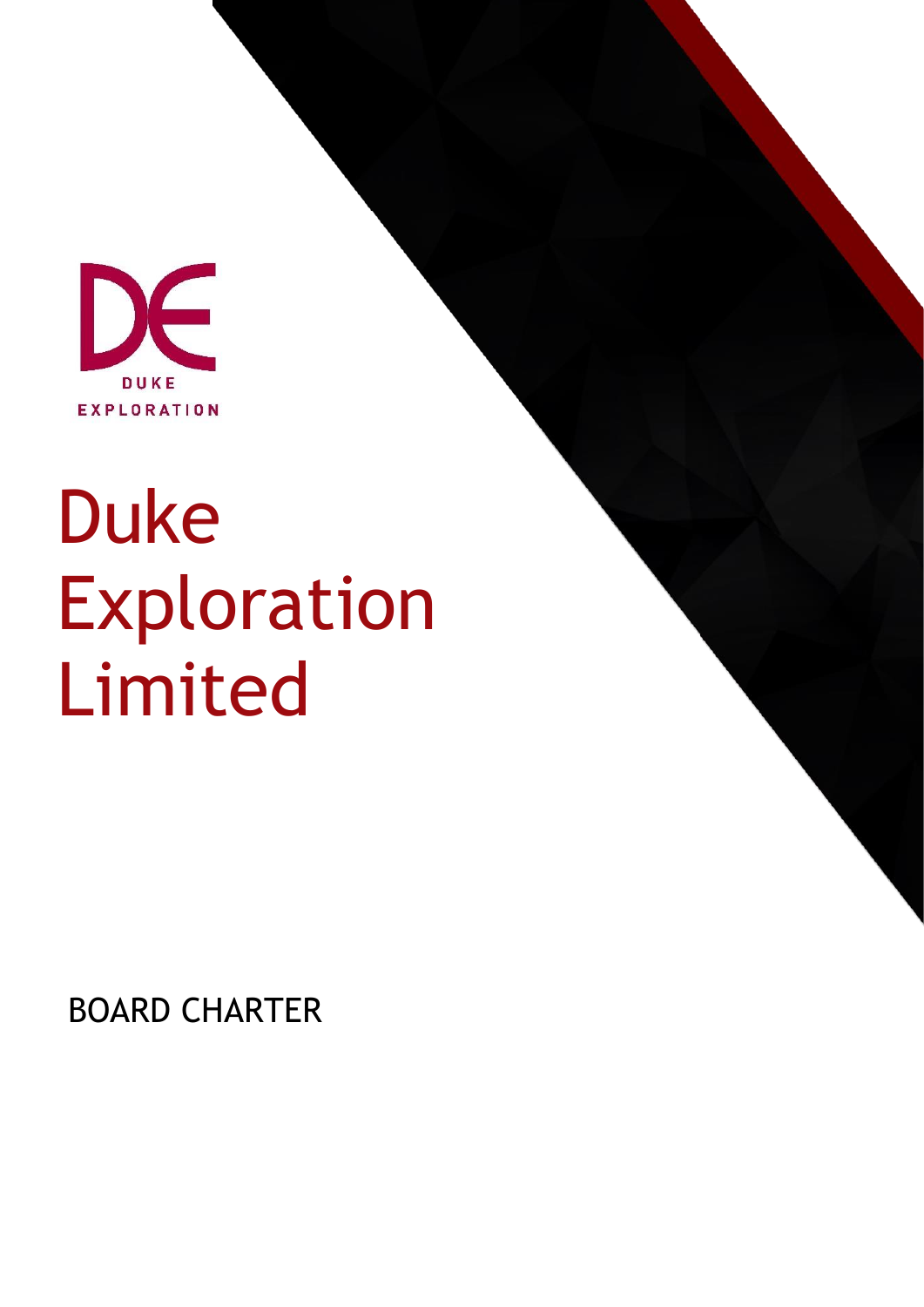

#### **DUKE EXPLORATION LIMITED** ABN 28 119 421 868

#### **1 OVERVIEW**

This Board Charter (the **Charter**) sets out the principles under which the Board of Directors (the **Board**) of Duke Exploration Limited ACN 119 421 868 (the **Company**) and its subsidiaries (if any) (the **Group**) will operate, and describes the functions of the Board. It also prescribes the manner in which the Board may delegate its functions to management.

The Charter is intended to create an appropriate, practical and consistent framework of control for the Group to ensure compliance with statutory and corporate governance practice requirements by the Board and management of the Group. In turn, this will ensure the maintenance of the integrity of the Group.

The Board is of the view that such a framework of control will assist management and staff to effectively perform their duties, manage risk, and will facilitate the monitoring of performance and compliance by the Board against agreed benchmarks.

#### **2 ROLE OF THE BOARD**

The Board considers that the essential responsibility of Directors is to oversee the Group's activities for the benefit of its shareholders, employees and other stakeholders. In performing its role, the Board shall act in accordance with the Company's Code of Conduct, and all other relevant policies and legislative requirements.

#### **3 RESPONSIBILITIES OF THE BOARD**

The Board is responsible for, and has the authority to determine, all matters relating to the strategic direction, policies, practices and goals for management of the Company.

Without intending to limit this general role of the Board, the Board's specific functions and responsibilities include:

- determining the direction, strategies and financial objectives of the Company, and monitoring the implementation of such strategies and objectives;
- monitoring the operational and financial position and performance of the Group and liaising with the Company's external auditor;
- reviewing the performance and monitoring the implementation of strategies and budgets by the Managing Director and other executive key management personnel (**Executive Officers**) 1 and approving major corporate initiatives;
- monitoring the principal risks faced by the Company and taking reasonable steps designed to ensure that appropriate internal controls and monitoring systems are in place to manage and, to the extent possible, reduce the impact of these risks;

 $<sup>1</sup>$  Key management personnel are those persons having authority and responsibility for planning, directing and controlling the</sup> major activities of the Group, directly or indirectly, including any Director (whether executive or otherwise) of the Group and other designated senior executives.

For the Company, key management personnel comprise only the Managing Director, the Managing Director's direct management reporters and the non-executive Directors of the Company (collectively the **Executive Officers**).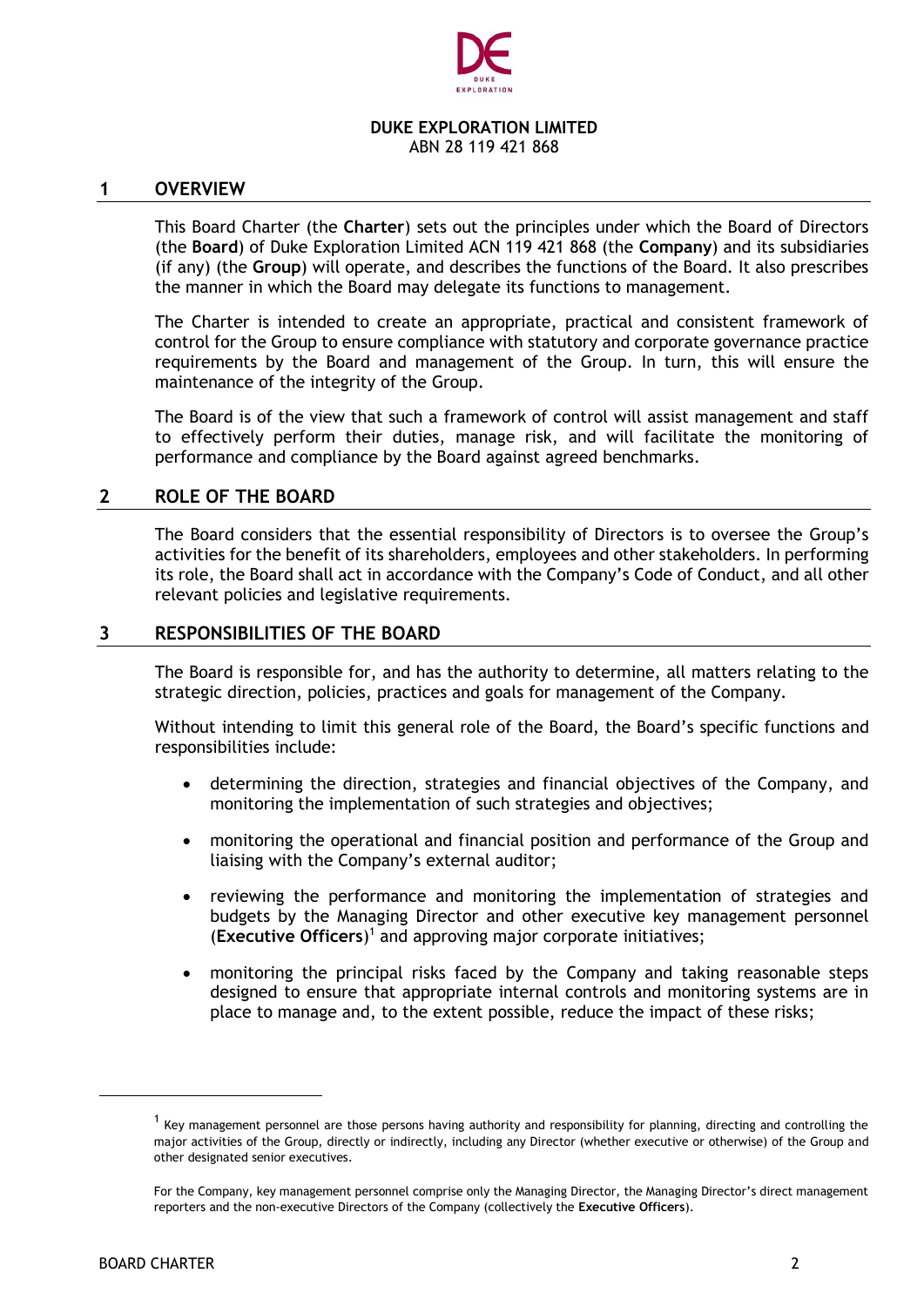- ensuring that Company management has in place appropriate processes for managing risks, internal control, codes of conduct, and legal compliance;
- appointing and, where appropriate, removing the Managing Director;
- $P$  aratifying the terms of appointment and, where appropriate, the removal of other Executive Officers;
- planning for executive succession;
- **approving and reviewing management procedures to ensure compliance with its** responsibilities under the Corporations Act 2001 (Cth) (Corporations Act), the Constitution, ASX listing rules, Australian Accounting Standards and other relevant laws and ethical standards including responsibilities relating to occupational health and safety, the environment and cultural heritage;
- ¤corporate governance, including legal compliance systems as well as monitoring compliance with those systems;
- $\bullet$  ensuring appropriate resources are available for the Company in the pursuit of its objectives;
- approving the Company's budgets and business plans and monitoring the management of the Company's capital, including the progress of major capital expenditures, acquisitions and divestitures;
- approving, and reviewing the Company's internal compliance procedures, including any codes of conduct and taking all reasonable steps to ensure that the business of the Company is conducted in an open and ethical manner;
- approving and monitoring financial and other reporting and disclosure;
- approving significant changes to the organisational structure of the Company, including significant acquisitions, divestiture or changes to the capital of the Company;
- reporting to, and communicating with, shareholders;
- monitoring the culture of the Group;
- enhancing and protecting the brand and reputation of the Group;
- Densuring Directors inform themselves of the Company's business and financial status; and
- *¤reviewing*, to the extent necessary, amending and approving the Board and Committee Charters.

## **4 DELEGATION OF AUTHORITY**

The Board has delegated the day to day management of the Group and its operations to the Managing Director. The Managing Director is authorised, in turn, to delegate such powers conferred on them as they deem appropriate to their direct managing reporters. The Board will approve and monitor all such delegations of authority from the Managing Director to other Executive Officers. The delegation of powers by the Managing Director is subject to the limits and restrictions set out in the Company's Delegated Authority policy.

s delegation of authority includes responsibility for: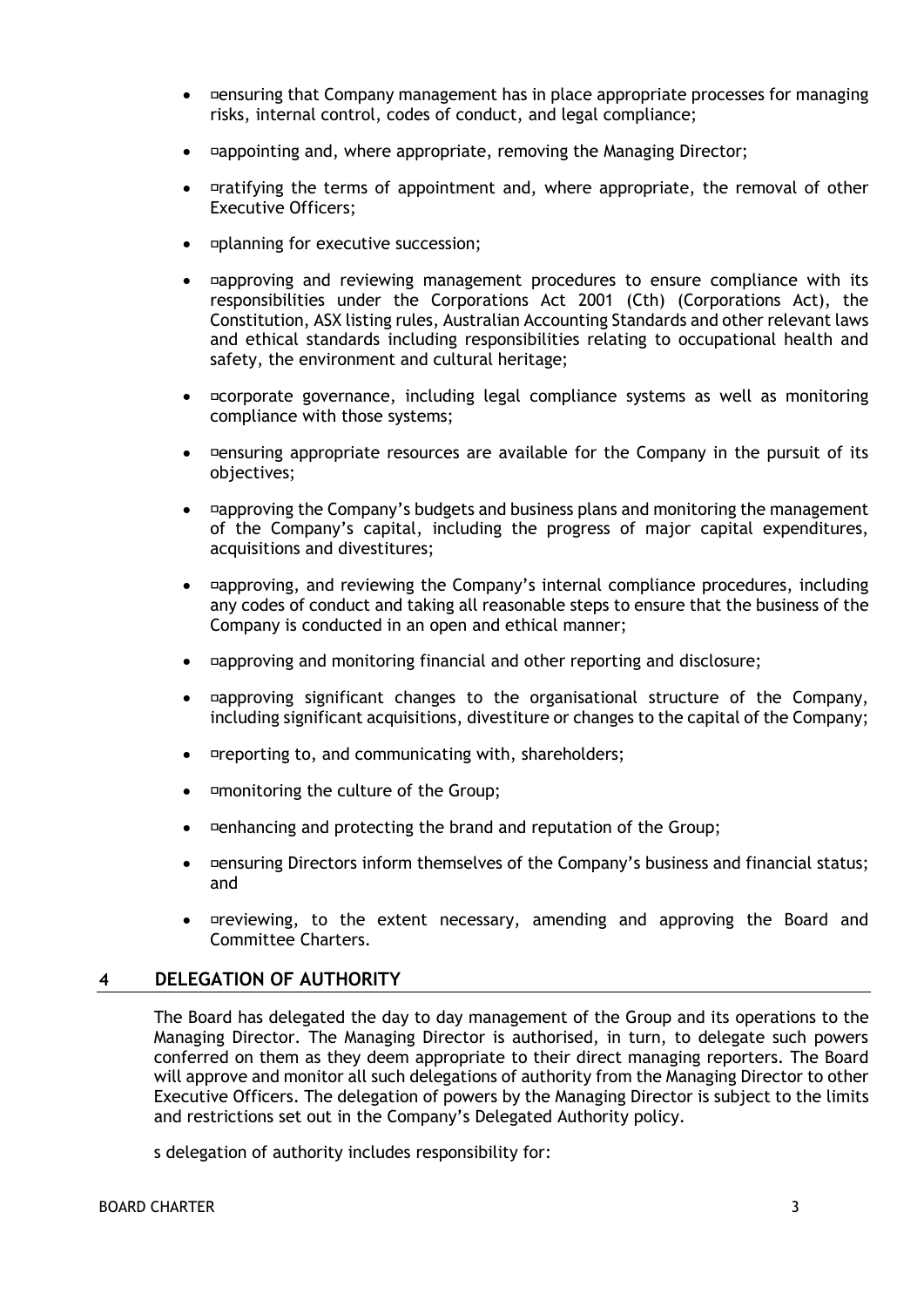- developing business plans, budgets and strategies for the Board's consideration and, to the extent approved by the Board, implementing these plans, budgets and strategies;
- operating the Group's business and implementing all policies, processes and code of conduct approved by the Board;
- where proposed transactions, commitments or arrangements exceed the parameters set by the Board, referring the matter to the Board for its consideration and approval;
- identifying and managing risks (and where those risks could have a material impact on the Group's business, formulating strategies for managing these risks for consideration by the Board);
- managing the Group's current financial and other reporting mechanisms to ensure that these mechanisms are functioning effectively to capture all relevant material information on a timely basis;
- implementing the Group's internal controls, establishing procedures for monitoring these controls and ensuring these controls and procedures are appropriate and effective;
- taking all reasonable steps to ensure that the Board is provided with accurate and sufficient information regarding the Group's entities and operations on a timely basis;
- keeping the Board informed of all material developments relating to the business;
- ensuring that the Board is made aware of all relevant matters relating to the Group's performance (including future performance), financial condition, operating results and prospects so that the Board is in an appropriate position to fulfil its corporate governance responsibilities; and
- drafting the agenda and submitting papers for matters to be considered at Board meetings.

# **5 BOARD COMPOSITION**

Under the Company's constitution, the minimum number of Directors is three and the maximum number is ten. Each Director is bound by all of the Company's charters, policies and codes of conduct, including without limitation, the Company's Securities Dealing Policy, Continuous Disclosure Policy and Corporate Code of Conduct.

## **6 DIRECTOR'S INDEPENDENCE**

- **6.1** The ASX Corporate Governance Council (Council) recommends the following in relation to Board member independence:
	- the majority of directors are to be independent; and
	- the Chair is to be a non-executive independent director.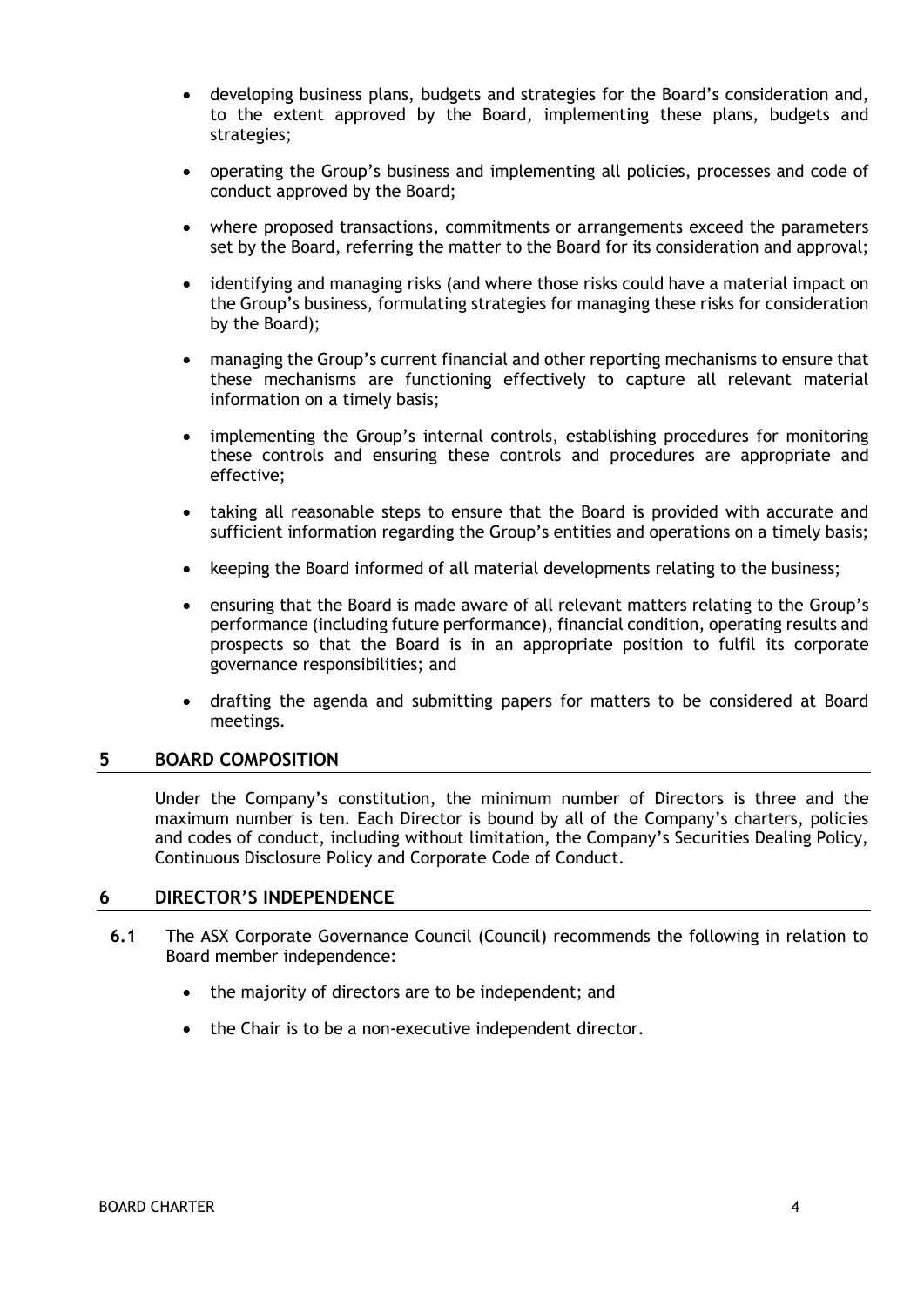- **6.2** In determining whether a Director is independent, the Board may consider whether the Director:
	- is a substantial shareholder of the Company or an officer of, or otherwise associated with, a substantial shareholder of the Company (as defined in s9 of the Corporations Act);
	- is, or has been, employed in an executive capacity by the Group within the last three years;
	- is, or has within the last three years been a partner, Director or senior employee of a provider of material professional services to the Group;
	- is, or has been within the last three years, in a material business relationship (e.g. as a supplier or customer) with the Group, or an officer of, or otherwise associated with, someone with such a relationship;
	- has a material contractual relationship with the Group other than as a Director;
	- has close family ties with any person who falls within any of the categories described above; or
	- has been a director of the Group for such a period that his or her independence may have been compromised.

The matters listed above are not exhaustive and other factors may need to be considered in a particular context.

The Board will undertake an annual review of non-executive Director independence, having regard to the criteria set out above and any other relevant relationship that the non-executive Director may have. Directors' individual interests are also tabled at each and every Board meeting.

Currently the Board does not contain a majority of independent Directors, however the Chair is independent. Notwithstanding the Council's recommendations regarding independence, the Board is of the opinion that the objectives and current strategy of the Company are best served and achieved by a Board comprised of a majority of persons associated with the Company, irrespective of their degree of independence. It is expected that all Directors, whether independent or not, should bring an independent judgement to bear on Board decisions.

The Board will continue to assess the benefits associated with the introduction of additional independent non-executive Directors.

## **7 CHAIR**

The Council recommends that the Chair of the Board be an independent Director and, in particular, should not be the same person as the Managing Director of the Company. The Board of the day appoints the Chair on the basis of the principle that the "most appropriate person" gets the job. In the absence of a deputy Chair, the Board will nominate an independent non-executive Director to act in the absence of the Chair.

The Chair is responsible for the leadership of the Board, including taking all reasonable steps to ensure that the Board functions effectively, and for communicating the views of the Board to the public.

In particular, the Chair is required to: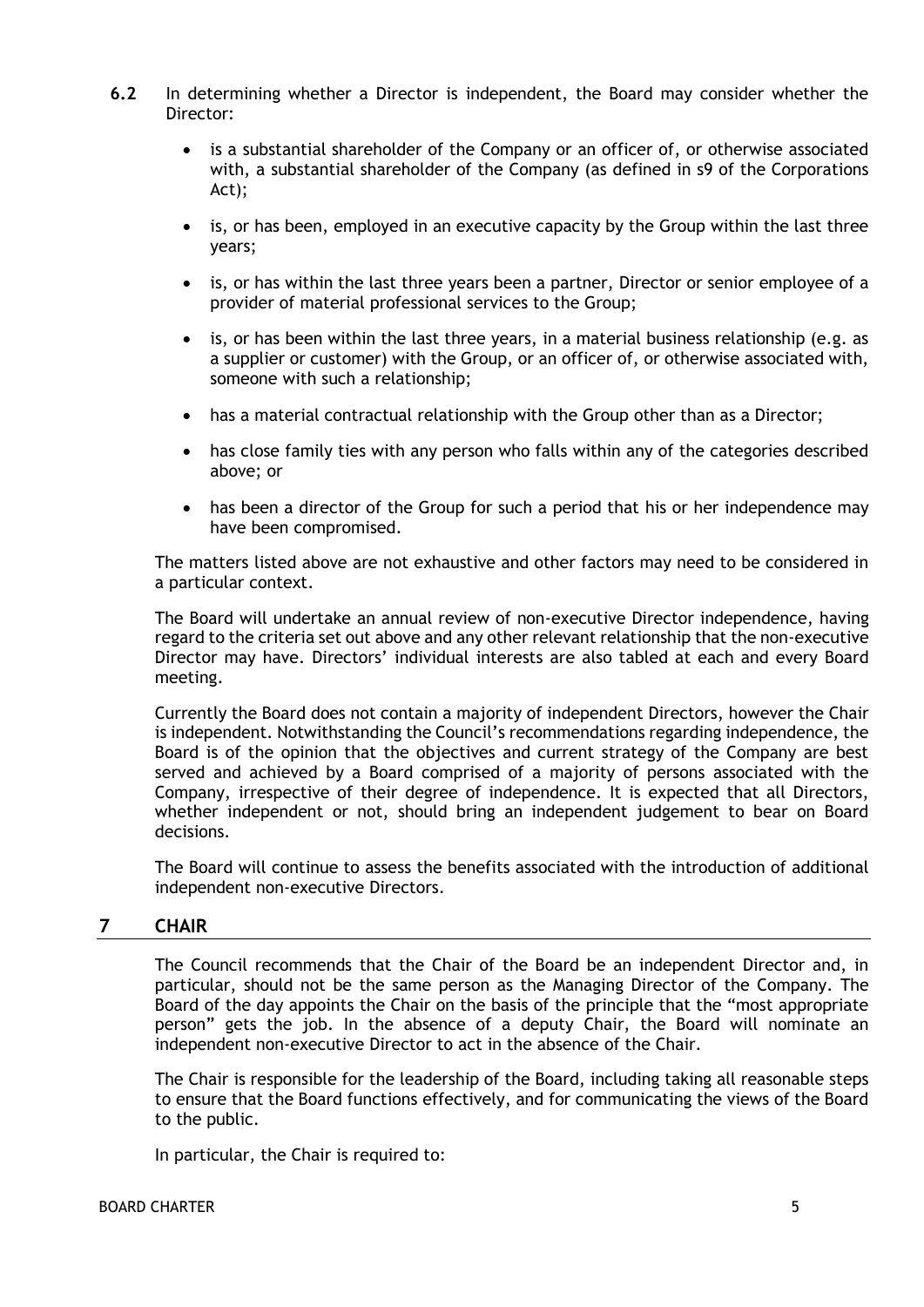- set the agenda for the matters to be considered at the meetings of the Board;
- manage the conduct at, frequency and length of Board meetings so as to provide the Board with an opportunity to have a detailed understanding of issues affecting the Company's business operations, the Company's current financial position and performance and any opportunities or challenges facing the Company; and
- facilitate open and constructive communications between members of the Board and encourage their contribution to Board deliberations.

## **8 EXPERTISE**

The Board shall ensure that, collectively, it has the appropriate range of skills and expertise to properly fulfil its responsibilities, including:

- accounting;
- finance;
- business;
- the Company's industry;
- Managing Director-level experience; and
- *¤* relevant technical expertise.

The Board will review the expertise of its members to ensure it has operational and technical expertise relevant to the Company's operations.

The Board will use succession planning to achieve the progressive and orderly renewal of its Board membership. The Board may engage an independent professional consultant to identify suitable candidates in a Director recruitment search process. Candidates are selected based on their level of skill, knowledge and experience that enables the Board to discharge its responsibilities effectively. This selection process also aims to achieve an appropriate mix of skills, expertise, experience and diversity.

## **9 BOARD COMMITTEES**

The Board may establish committees to assist it in discharging its responsibilities if required.

The committees if and when established, are designed to consider specific matters and make recommendations to the Board, however, it is not intended that the committees restrict the ability of the Board to make an independent assessment of the recommendations, having regard to the Board's knowledge of the Group and its operations.

A committee will have an approved charter setting out the composition of the committee, the powers delegated to it by the Board and minimum meeting requirements for the committee.

If circumstances allow, the committees are to be composed of independent, non-executive Directors with the necessary skills and experience.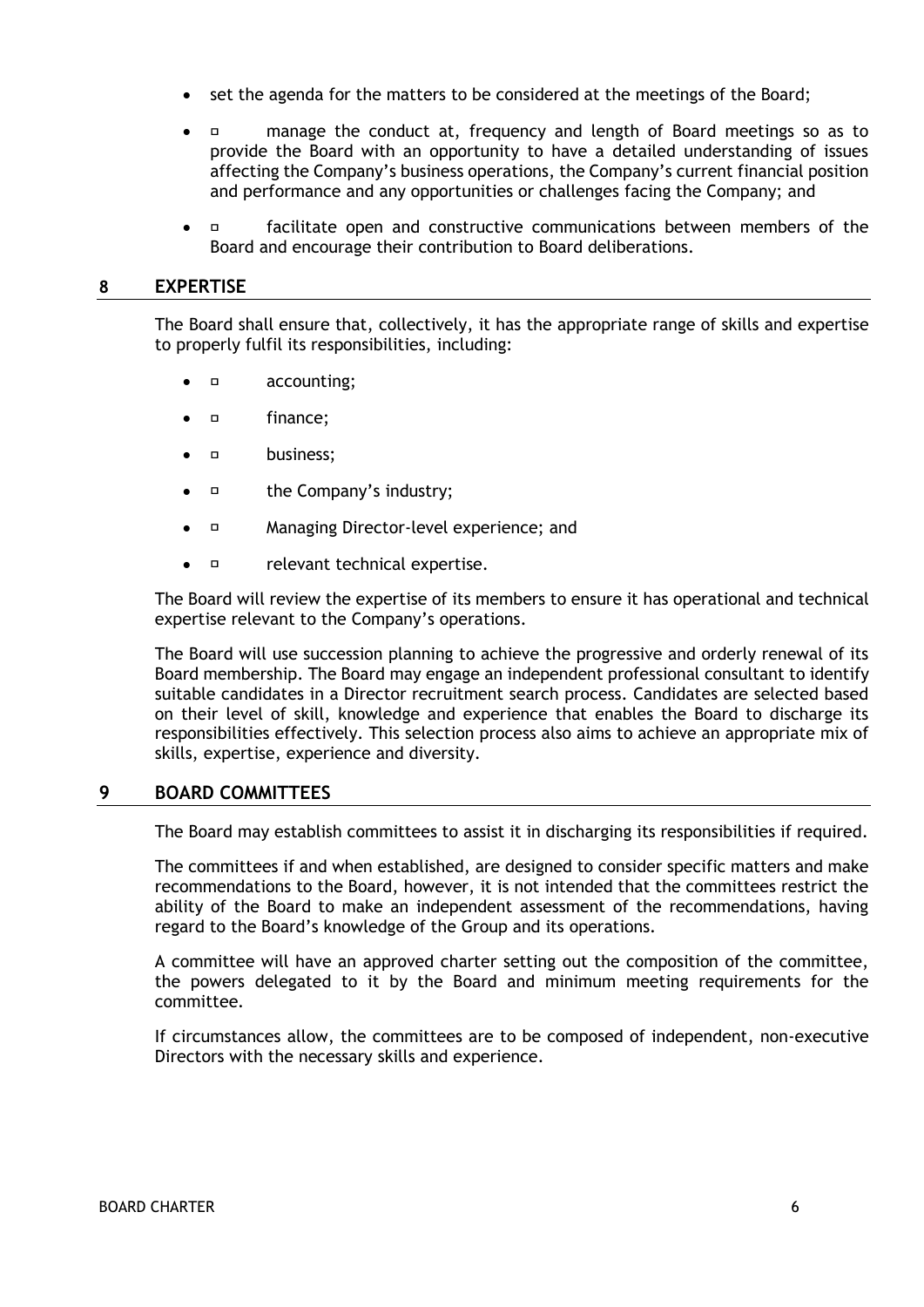The Board may rely on the advice of a committee provided the reliance was made in good faith and having regard to the Board's knowledge of the Company and the complexity of its structure and operations.

The Board may also delegate specific responsibilities to ad hoc committees from time to time.

## **10 INDEMNITY AND INSURANCE**

Each current Director has entered into a deed with the Company under which the Company has agreed:

- to the extent permitted by law, to indemnify the Directors against liability arising out of the discharge of the Directors duties;
- to maintain an insurance policy for the Directors against liability incurred in their capacity as Director for the term of the director's appointment and for 7 years following cessation of office; and
- to maintain all Board papers and other Company documents relating to the Director's period of appointment and to make those papers available to the Director for a period of 7 years following the Director's cessation of office.

Unless the Board otherwise determines, it is intended that each new Director will enter into a similar deed with the Company, prior to that new Director commencing office.

# **11 CONFLICTS OF INTEREST**

Each Director has an obligation to reach decisions which they believe to be in the best interests of the Company as a whole, free of any actual or possible conflict of interest.

A Director has an obligation under s191 of the Corporations Act to give notice of a material personal interest. If the Board determines that a Director might be in a position where there is a reasonable possibility of conflict between his or her personal or business interests, the interest of any associated person, or his or her duties to any other Company, on the one hand, and the interests of the Company or his or her duties to the Company, on the other hand, the Board will require that the Director:

- fully and frankly inform the Board about the circumstances giving rise to the conflict; and
- abstain from voting on any motion relating to the matter and absenting him or herself from all Board deliberations relating to the matter, including receipt of Board papers pertaining to the matter.

If the Board resolves to permit a Director to have any involvement in a matter involving possible circumstances of conflicting interest, the Board must minute the full details of the basis of the determination and the nature of the conflict, and must formally resolve to permit the relevant Director to participate as set out in Section 195 of the Corporations Act.

If a Director believes they have or may have a conflict of interest or duty in relation to a particular matter, the Director should immediately consult with the Chair.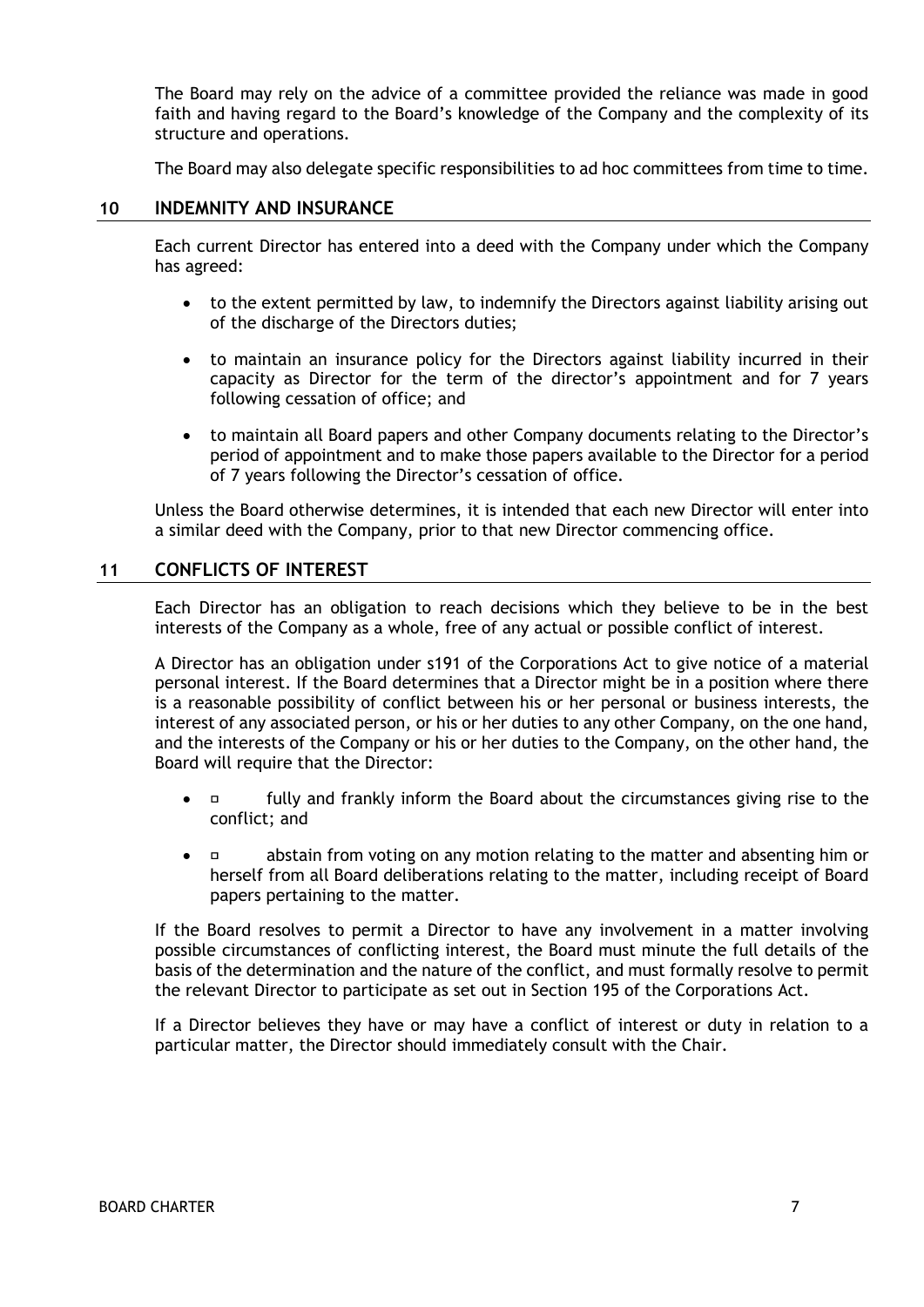# **12 TERM OF OFFICE OF DIRECTORS**

Executive Directors must resign from the Board when they cease to occupy their executive position with the Company. They may be eligible for re-appointment, although the Board would need to consider whether they would be independent Directors.

## **13 APPOINTMENT OF DIRECTORS**

#### **13.1 Appointment**

Directors are appointed in accordance with the terms of the Company's constitution.

Before a Director is appointed, or put forward to shareholders as a candidate for election, the Group will undertake appropriate checks. These checks may include, but are not limited to, checks on a person's character, experience, education, criminal record and bankruptcy history.

#### **13.2 Agreement**

The terms and conditions of the appointment and retirement of Directors is set out in a letter of appointment which covers:

- the terms of appointment;
- $\Box$  the time commitment envisaged, including any expectations regarding involvement with committee work and any other special duties attaching to the position;
- remuneration;
- the requirement to disclose interests and any matters which may affect independence;
- $\Box$  the requirement to comply with key corporate policies, including the Company's Corporate Code of Conduct and Securities Dealing Policy;
- the Group's policy on when Directors may seek independent professional advice at the expense of the Group;
- $\Box$  the circumstances in which the Director's office becomes vacant;
- indemnity and insurance agreements;
- ongoing rights of access to corporate information; and
- *n* ongoing confidentiality obligations.

#### **13.3 Induction and training**

The Group has a program for inducting new Directors, and provides resources to Directors to help develop and maintain the appropriate skills and knowledge needed to perform their role effectively.

#### **13.4 Vacancy**

When a vacancy exists, for whatever reason, or where it is considered that the Board would benefit from the services of a new Director with particular skills, the Board will select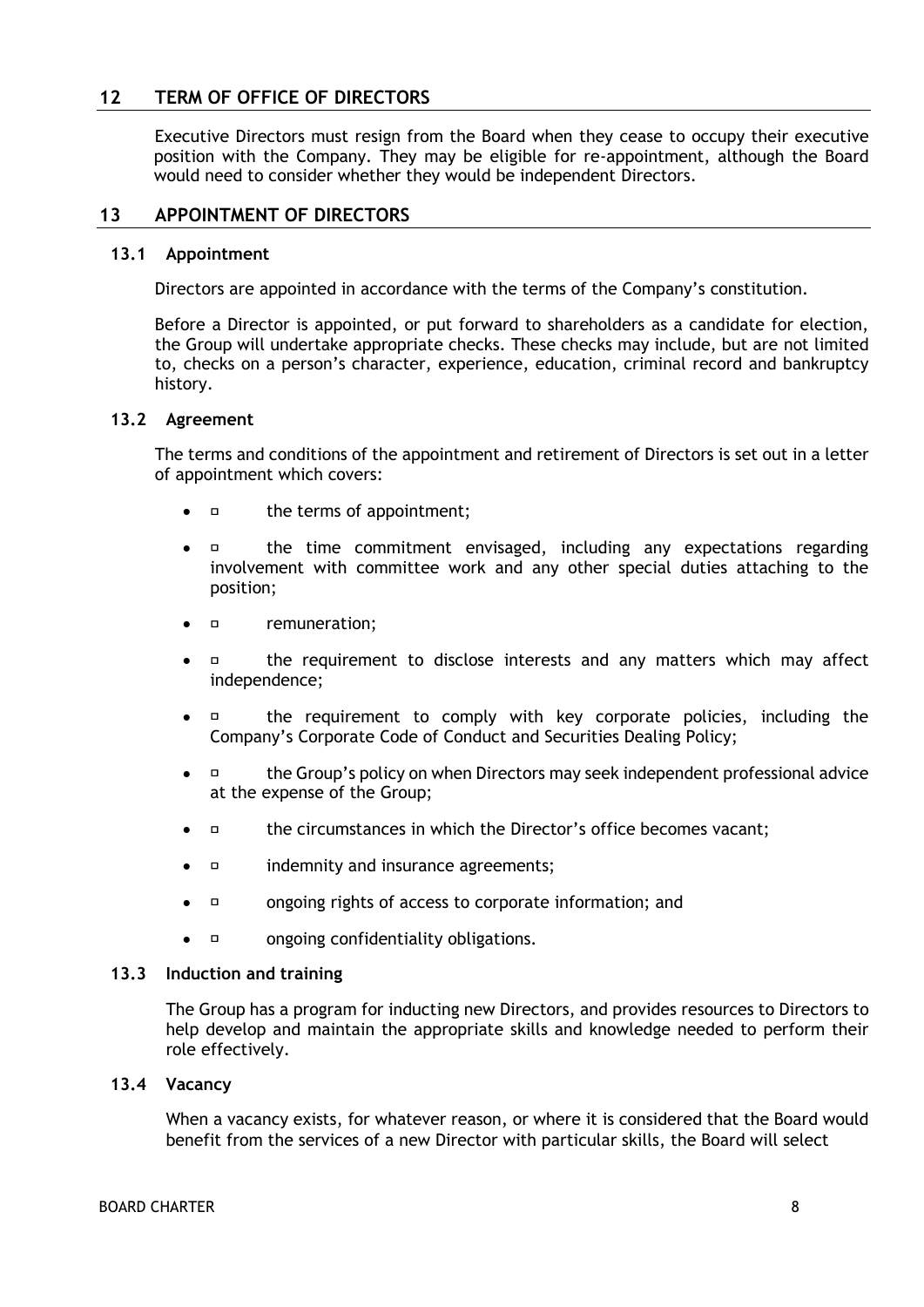appropriate candidates, with relevant qualifications, skills and experience. External advisers may be used to assist in such a process.

# **13.5 Retirement and re-election**

The Constitution of the Company requires at least one third of Directors, other than the Managing Director, to retire from office at each Annual General Meeting. Directors cannot hold office for a period in excess of three years or later than the third Annual General Meeting following their appointment without submitting themselves for re-election. Retiring directors are eligible for re-election by shareholders.

# **13.6 Information for shareholders about Directors standing for election or re-election**

The following information will be made available to shareholders about a director standing for election or re-election:

- biographical details, including relevant qualifications and experience and the skills they bring to the Board;
- details of any material directorships currently held;
- the term of office currently served by the Director (only if standing for re-election);
- if the Board considers the Director to be independent; and
- a statement by the Board as to whether it supports the Director for election or re election;

Where a Director is standing for election for the first time; the following additional information will also be made available:

- any material adverse information revealed by the checks performed about the Director; and
- details of any interest, position, association or relationship that might influence, or reasonably be perceived to influence, in a material respect his or her capacity to bring an independent judgement to bear on issues before the Board, and to act in the best interests of the Group and its shareholders generally.

## **14 COMPANY SECRETARY**

The Company Secretary is accountable directly to the Board, through the Chair, on all matters to do with proper functioning of the Board. The role of the Company Secretary includes:

- $\bullet$   $\Box$  advising the Board and committees on governance matters;
- $\Box$  monitoring to ensure Board and committee policies and procedures are followed;
- coordinating the timely completion and dispatch of Board and committee papers;
- ensuring that the business at Board and committee meetings is accurately captured in the minutes; and
- $\Box$  helping to organise and facilitate the induction and professional development of Directors.

The Board will formally resolve the appointment and removal of a Company Secretary.

#### BOARD CHARTER **9**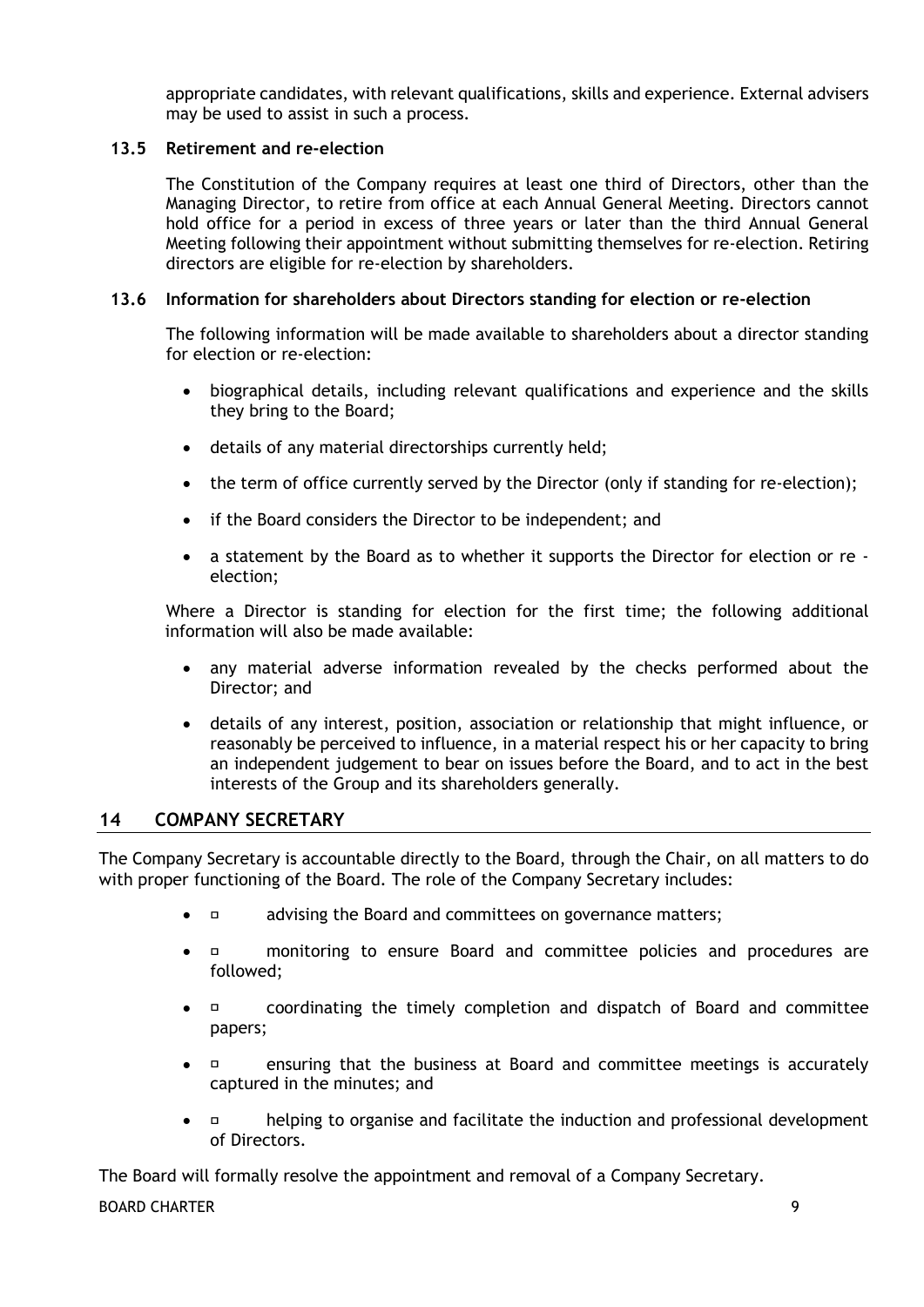

## **DUKE EXPLORATION LIMITED** ABN 28 119 421 868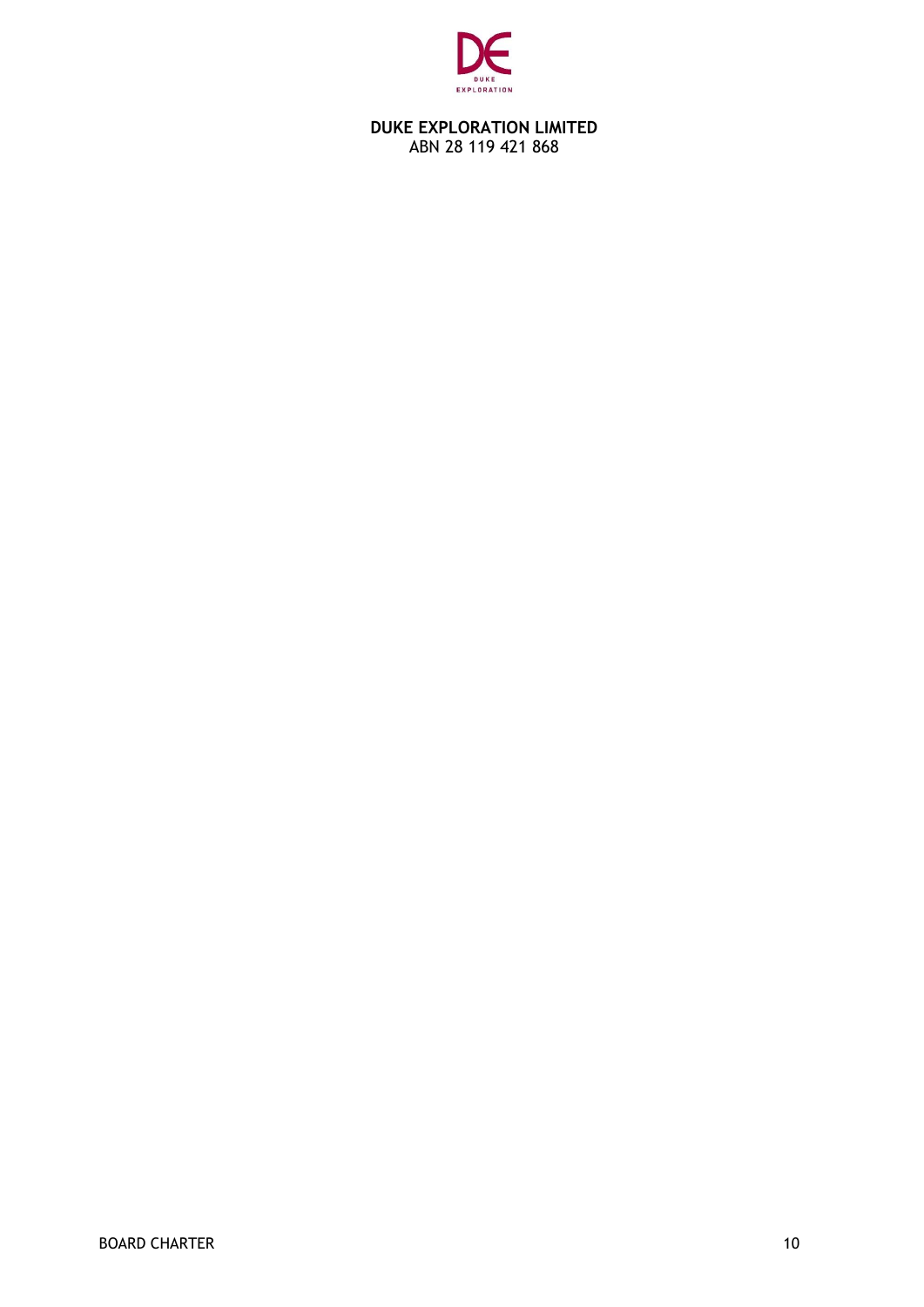# **15 MEETINGS OF THE BOARD**

The Board must meet at least six times a year to consider the business of the Company, its financial performance and other operational issues. The Company's constitution states that two Directors form a quorum.

Each Board meeting will allow for informal discussions between Board members. The Chair of the meeting should ensure availability and, if necessary, the attendance at the relevant meeting of any Executive Officer responsible for a matter included as an agenda item at the relevant meeting.

In accordance with the Company's constitution, urgent matters that cannot wait until the next Board meeting can be dealt with by a circulating resolution. A circulating resolution should be approved by the Chair before being circulated to all Directors, and should normally be preceded by a telephone meeting, if practical. A circulating resolution is to be signed by a majority of Directors and will be entered in the Board minute book.

# **16 DIRECTORS RIGHT TO SEEK PROFESSIONAL ADVICE AND ACCESS TO GROUP INFORMATION**

## **16.1 Group Information and personnel**

All Directors are granted unrestricted access to all information of the Group and shall have right of access to:

- all records;
- **all levels of management; and**
- $\bullet$   $\Box$  the external auditors.

Any Director may communicate directly with employees of the Group but such communications are to be conducted with regard to the efficient operation of the Group and the need to preserve and maintain an effective chain of command and confidentiality in respect of the deliberations of the Board. All communications of a material or sensitive nature must be facilitated by the Chair.

#### **16.2 Independent professional advice**

If a Director wishes to seek independent professional advice at the Group's expense, they must first obtain the permission of the Chair. When doing so, the Director should provide the Chair with:

- $\Box$  the reason for seeking the advice;
- $\Box$  the name of the person from whom the advice will be sought; and
- $\Box$  a quote from that person for the provision of the advice contemplated.

Upon receipt of the required information, the Chair:

- must not unreasonably withhold permission to obtain the advice; and
- must inform the Board of the request as soon as possible.

Advice obtained at the Company's expense under these provisions must be made available to the Company.